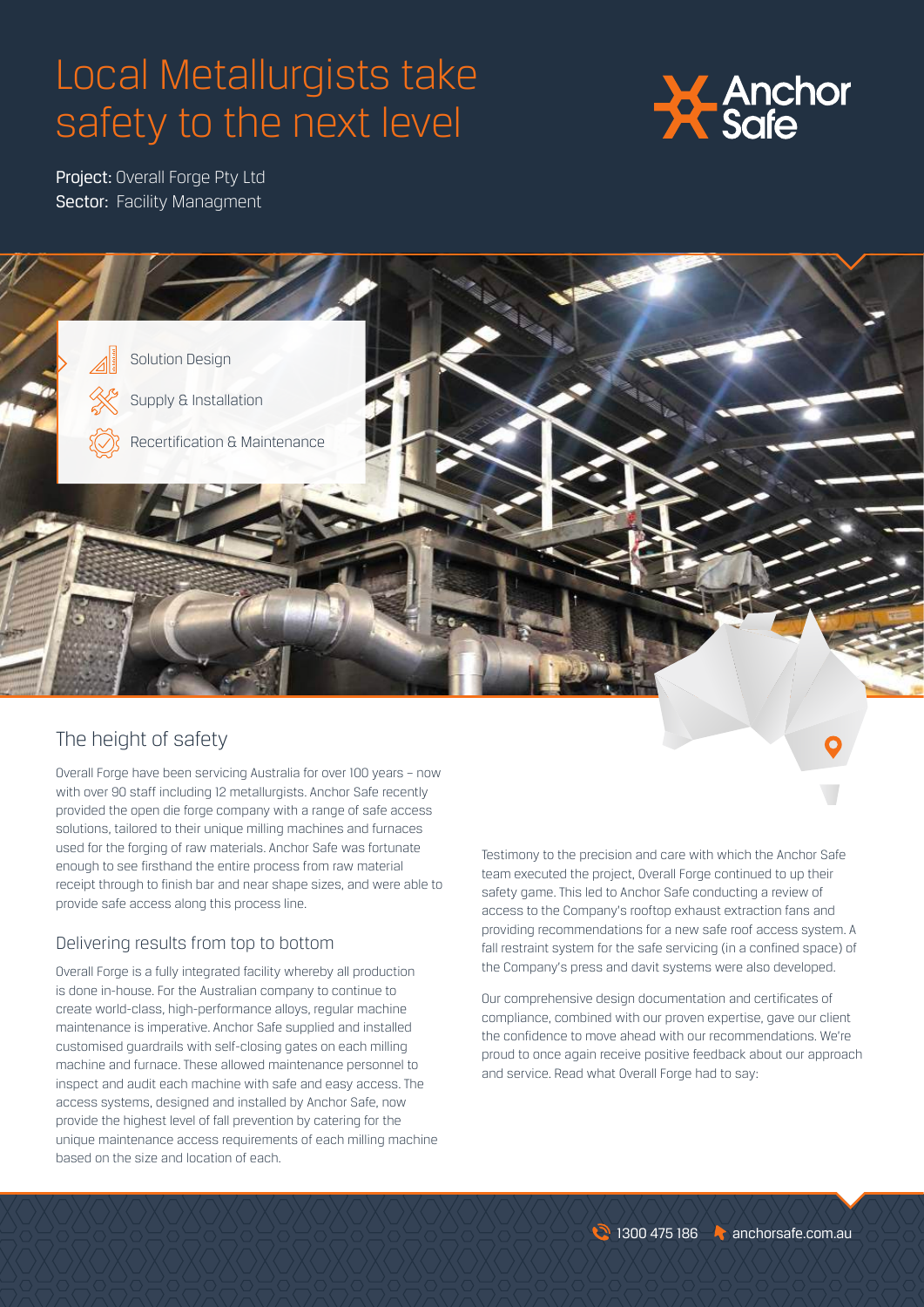"From the day of our first inquiry Trevor was at our site within a couple days and gave a reasonable quote after he investigated what we needed here at Overall Forge. After seeing what Anchor Safe had installed on our Furnaces and Press, management immediately requested quotes for more work to be done on our Milling machines and Mezzanine floor. Again, Trevor was out here at our plant to get measurements and find out what was required. all in all we are happy with Anchor Safe's work and would recommend them to anyone and everyone!!"

Elwood Lowery - Overall Forge





Guardrail installed on furnace and milling Machine Section of guardrail displaying the quality of workmanship our installers pride themselves in.